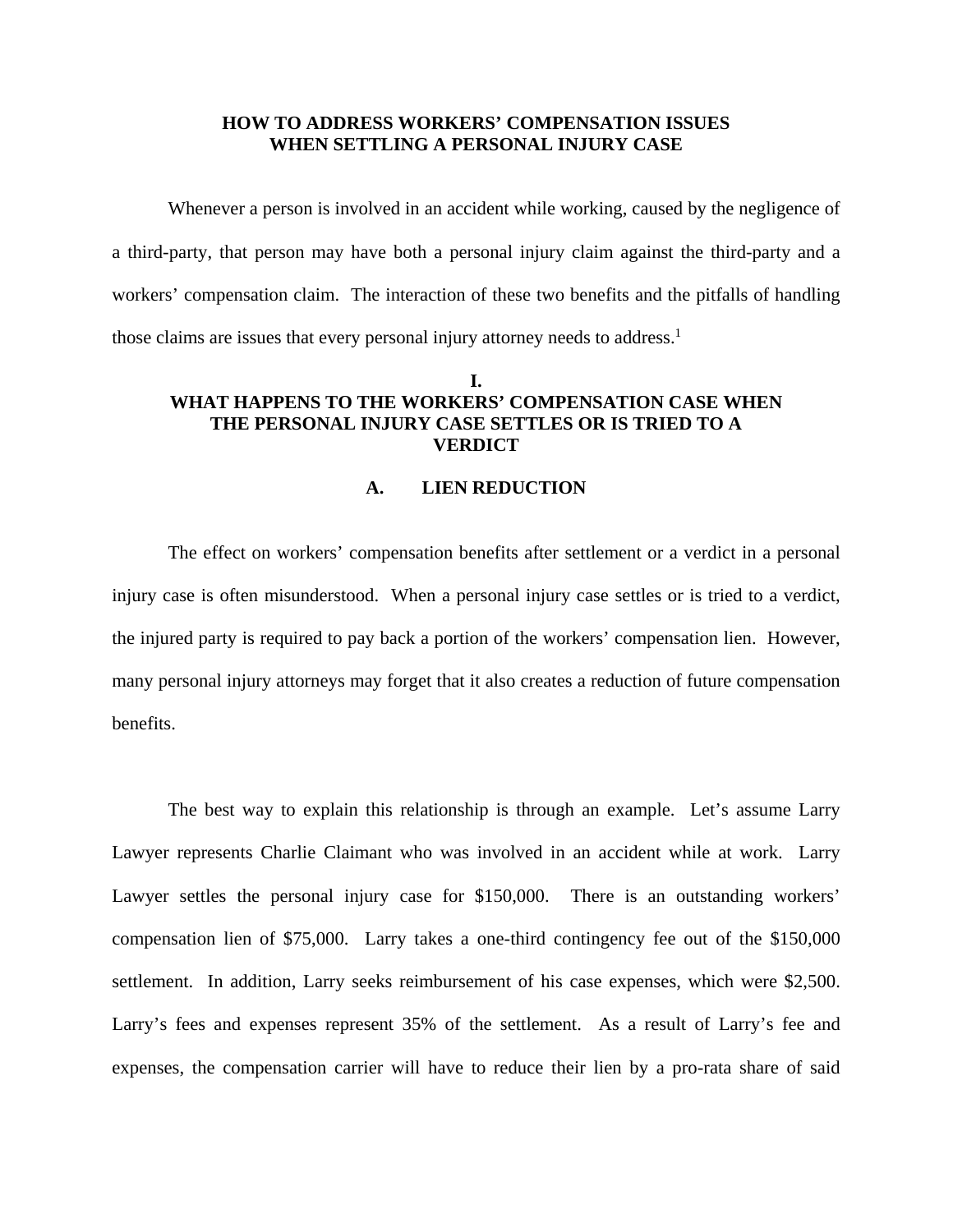attorney's fee and expenses. That means the \$75,000 lien is reduced by this same ratio 35%.  $($50,000$  fee and \$2,500 expenses = 35% of \$150,000) The result is the workers' compensation carrier will be entitled to a lien payback of  $$48,750^2$ . The end result is that out of the \$150,000, Larry receives \$52,500, the compensation carrier will receive \$48,750 and the client will pocket \$48,750.

#### **B. POST THIRD-PARTY RECOVERY RATIO**

 The difficulty that arises is what happens after Larry settles or tries to a verdict the personal injury claim. Assume Charlie Claimant was still out of work receiving a weekly workers' compensation check and receiving medical care for his injuries at the time of the personal injury settlement. If the workers' compensation claim is not settled at the same time as the personal injury case, following the settlement of the third-party case, the workers' compensation carrier typically will file an Application with the Virginia Workers' Compensation Commission to suspend all benefits, meaning both medical and lost wages. This application will result in the stoppage of all workers' compensation benefits.

 After this application is filed, the Virginia Workers' Compensation Commission will need to enter an order setting forth what the "recovery ratio" will be in order for Charlie's benefits to continue after the personal injury settlement.<sup>3</sup> The "recovery ratio" is the rate by which the claimant's future benefits are payable. In order to protect his future benefits, the injured worker will need to file a claim with the Virginia Workers' Compensation Commission to request that under Va. Code §65.2-313, the Virginia Workers' Compensation Commission enter an order setting forth the ratio at which the claimant's future compensation benefits are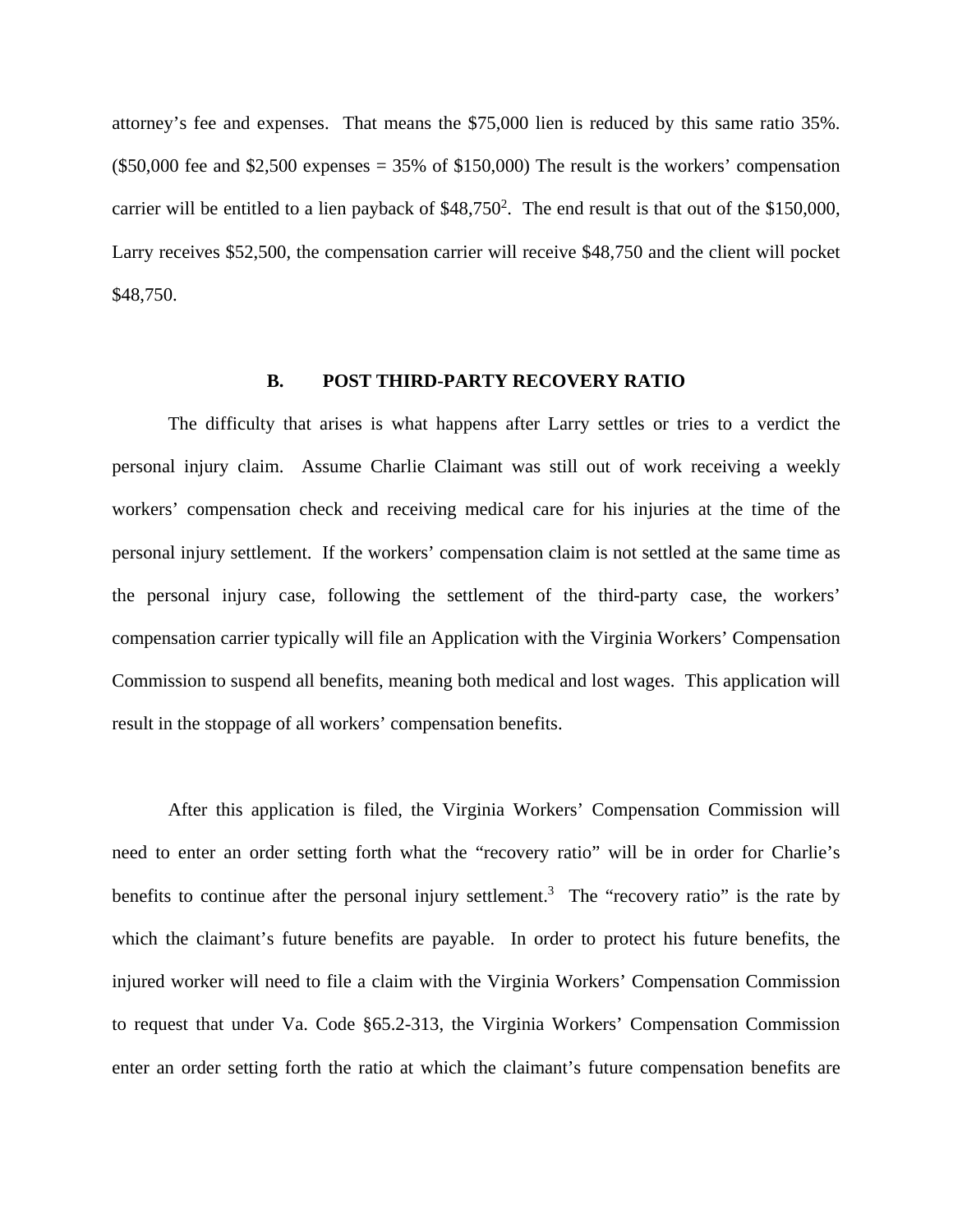paid. What this means in actuality is that not only is the workers' compensation carrier entitled to a portion of the proceeds from settlement, if there is any recovery by the plaintiff in excess of the workers' compensation lien, this gross recovery will also be credited against future compensation benefits.

## **i. What is the "Gross Recovery" in a Third Party Recovery Ratio?**

 The gross recovery, when referenced in the post third-party recovery ratio is the amount of the original workers' compensation lien, subtracted from the total personal injury recovery, which leaves the gross recovery. In our example, the total personal injury recovery is \$150,000, the original outstanding workers' compensation lien was \$75,000, and the gross recovery is the other \$75,000.

 In our example, the gross recovery in excess of the original workers' compensation lien was \$75,000. The statute provides that the employer shall thereafter pay to the employee "a percentage of each future entitlement as it is submitted equal to the ratio of the total of attorney's fees and costs compared to the total third-party recovery." <sup>4</sup> Typically, an order will be entered and it will state that Charlie's weekly check and medical benefits will be paid quarterly at a reduced ratio compared to what it was before.<sup>5</sup> In our example, if prior to the settlement of the third-party case Charlie was receiving \$600 per week, after the third-party case settlement and after the Commission establishes a recovery ratio of 35% in its order, Charlie may be entitled to receive \$210 per week. The full \$600 per week will count as a credit against Charlie's gross recovery (even though he is only receiving \$210 of that \$600). This \$600 credit will continue for each weekly payment against the \$75,000. In addition the same will apply for medical benefits. If an MRI bill is \$1,000, the carrier is responsible for paying only \$350 (35% of that medical bill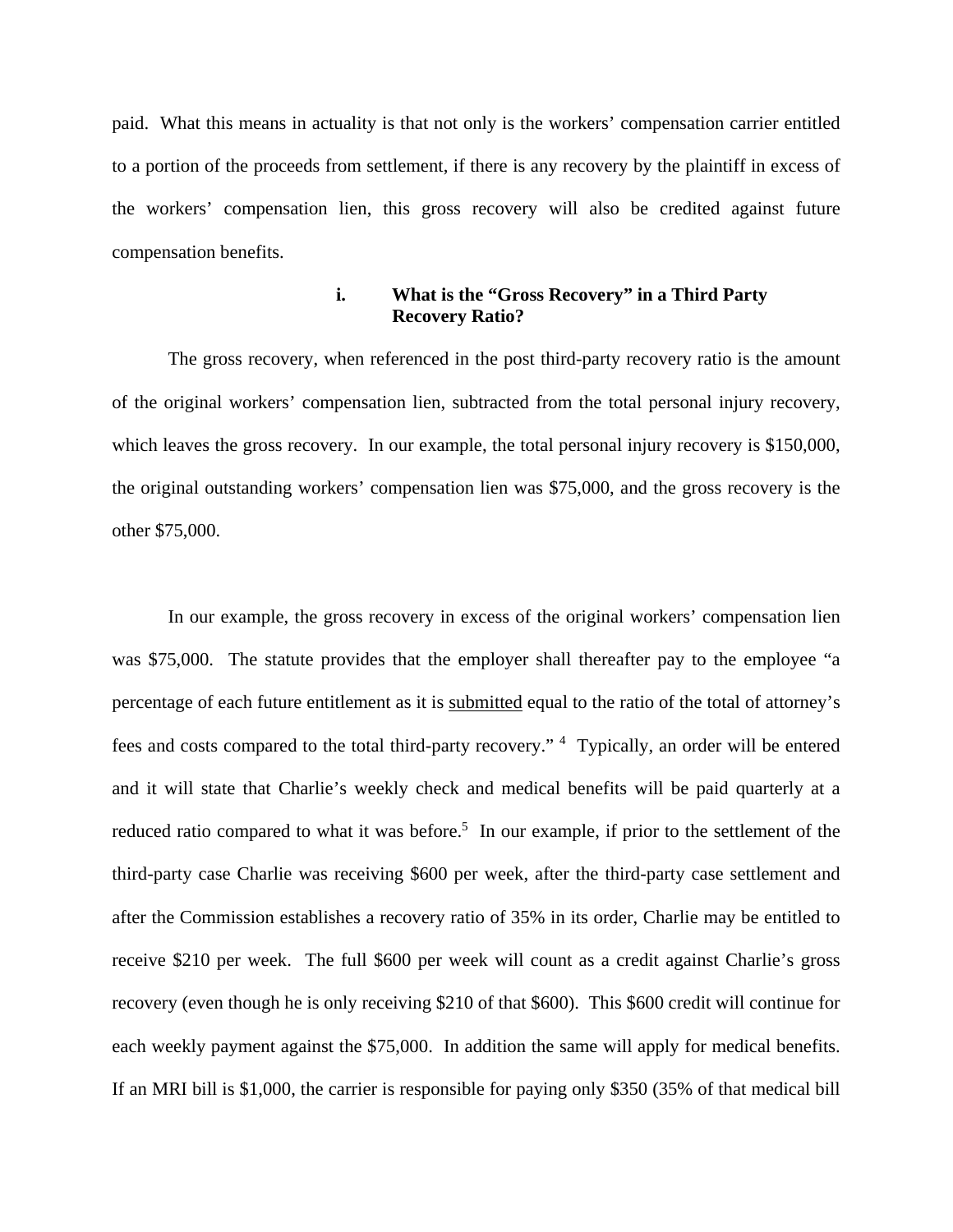but the full \$1,000 will count as a credit against the gross recovery). This credit will continue for both lost wages and for medical benefits until such time as the \$75,000 gross recovery has been exhausted.<sup>6</sup> At that point Charlie may start to receive workers' compensation benefits in full again if he applies for and obtains an order of the Virginia Workers' Compensation Commission reinstituting benefits in full. What Larry needs to do before settlement of the personal injury case is to prepare Charlie for the news that his workers' compensation check and his medical benefits will stop as soon as his third-party case is settled, until the Virginia Workers' Compensation Commission enters an Order setting forth the recovery ratio.

 Even though the Virginia Workers' Compensation Commission's Order setting forth the recovery ratio may be in place, medical benefits will no longer be automatically paid by the workers' compensation carrier. Instead, Charlie will be required to pay all the medical charges for his injury out of pocket and then submit those to the workers' compensation carrier on a quarterly basis for reimbursement at the recovery ratio set forth by the Commission.<sup>7</sup> This could be quite a shock to Charlie when after the settlement of the third-party case, he goes down to the pharmacy and his prescriptions are no longer being paid for by the carrier. Hopefully, Larry warns Charlie of this in advance to prevent any ugly phone calls. The reality is that many injured plaintiffs cannot abide by this complicated process following a third-party recovery. They cannot pay for their medical treatment out of pocket, maintain receipts and records and submit them on a quarterly basis for reimbursement at the reduced recovery ratio by the workers' compensation carrier.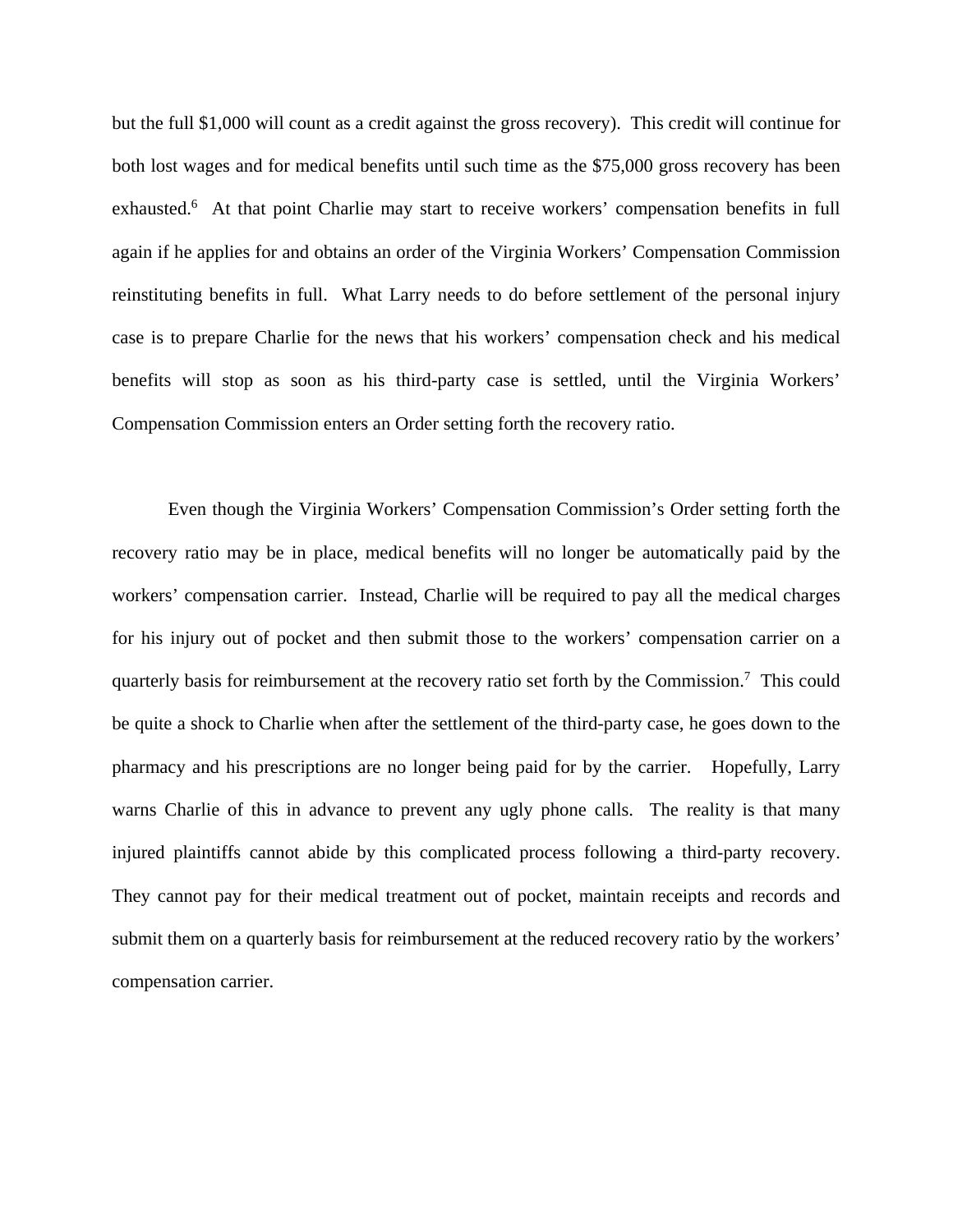Therefore, many injured workers may be better served by settlement of the workers' compensation claim at the same time as the third-party personal injury case to avoid the endless litigation and complication of this post-third party recovery ratio. It is also important for the personal injury attorney to realize that a significant recovery in the personal injury case can effectively result in a permanent reduction of the claimant's workers' compensation benefits. If in our example, Larry settles Charlie's personal injury case for a \$500,000, the gross recovery would be over \$425,000. Charlie will never effectively burn off the credit for his "gross recovery" and may only have the right to receive medical and loss wages at the reduced recovery ratio in the future. In addition, settlement of the personal injury case in such a situation can effectively reduce the value of the workers' compensation case to one-third of its original value.

# **ii. Issues and Strategies in Seeking Reduction of the Workers' Compensation Lien When You Are Settling Your Third Party Case**

 Many personal injury attorneys will call us on cases where we may be handling the workers' compensation claim or no one is handling the workers' compensation case, and they want advice or help in seeking a reduction of the workers' compensation lien against the third party case. Several basic strategies apply in this situation. First, if the workers' compensation lien is in excess of the amount of the personal injury settlement, then obviously if the compensation carrier is not willing to work with the plaintiff on a reduction of their lien, then there is going to be little chance of settling that case successfully.

 For example, if the workers' compensation lien is currently \$60,000 and the limits of liability of the defendant (and the only policy available) are \$25,000, the compensation carrier is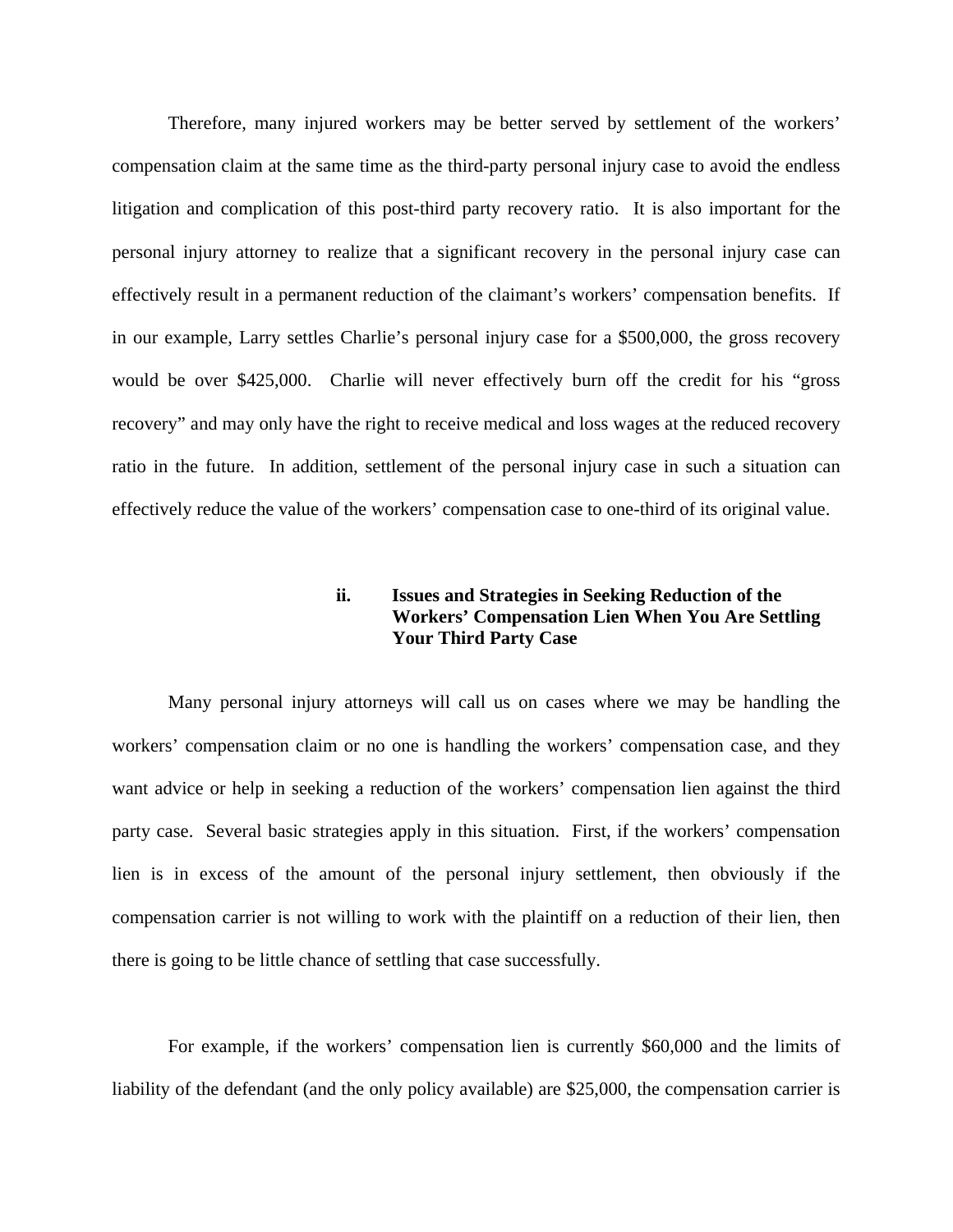going to have to agree to some reduction in order to facilitate the settlement. In these situations typically, we suggest a three-way split whereby the plaintiff's attorney gets 1/3 of the \$25,000, the compensation carrier gets 1/3 of the \$25,000 and the claimant gets 1/3 of the \$25,000. Typically we suggest that is done after reimbursement of the plaintiff's attorney's expenses. Most reasonable carriers will understand that the plaintiff has no incentive to agree to settlement in this posture without some agreeable reduction by the workers' compensation carrier, and they should be agreeable to splitting it three-ways in this situation.

 In those situations where the comp carrier agrees to a voluntary reduction of the lien, such as the three-way split discussed above, that reduces the lien figure as what is used as the basis for calculating the future credit, not the original total amount of the lien. In other words, the "gross recovery" that will effectively have to be burned off by this post third-party recovery ratio credit is the amount of the agreed upon lien, not the original amount of the lien as applies to most cases. *See* McKnight v. Work Environment Associates, 43 VA. App. 189 (2004).

 If they will not, then the plaintiff's attorney really has two choices: First, they can go ahead and settle the case for \$25,000, take their 1/3 fee plus expenses, pay the remainder of the \$25,000 to the compensation carrier and then in order to facilitate their client getting some recovery, possibly give the client a "gift" out of their fee. So, in such a scenario, the fee income is still taxable income to the plaintiff's attorney and you are simply giving the client a "gift" of some portion of your fee. You may want to check with the State Bar about how best to handle such a "gift". The "wrong method" we have seen plaintiff's attorneys apply is when they draft their settlement statement to reflect a 25% fee on their part (i.e. in a \$25,000 settlement they will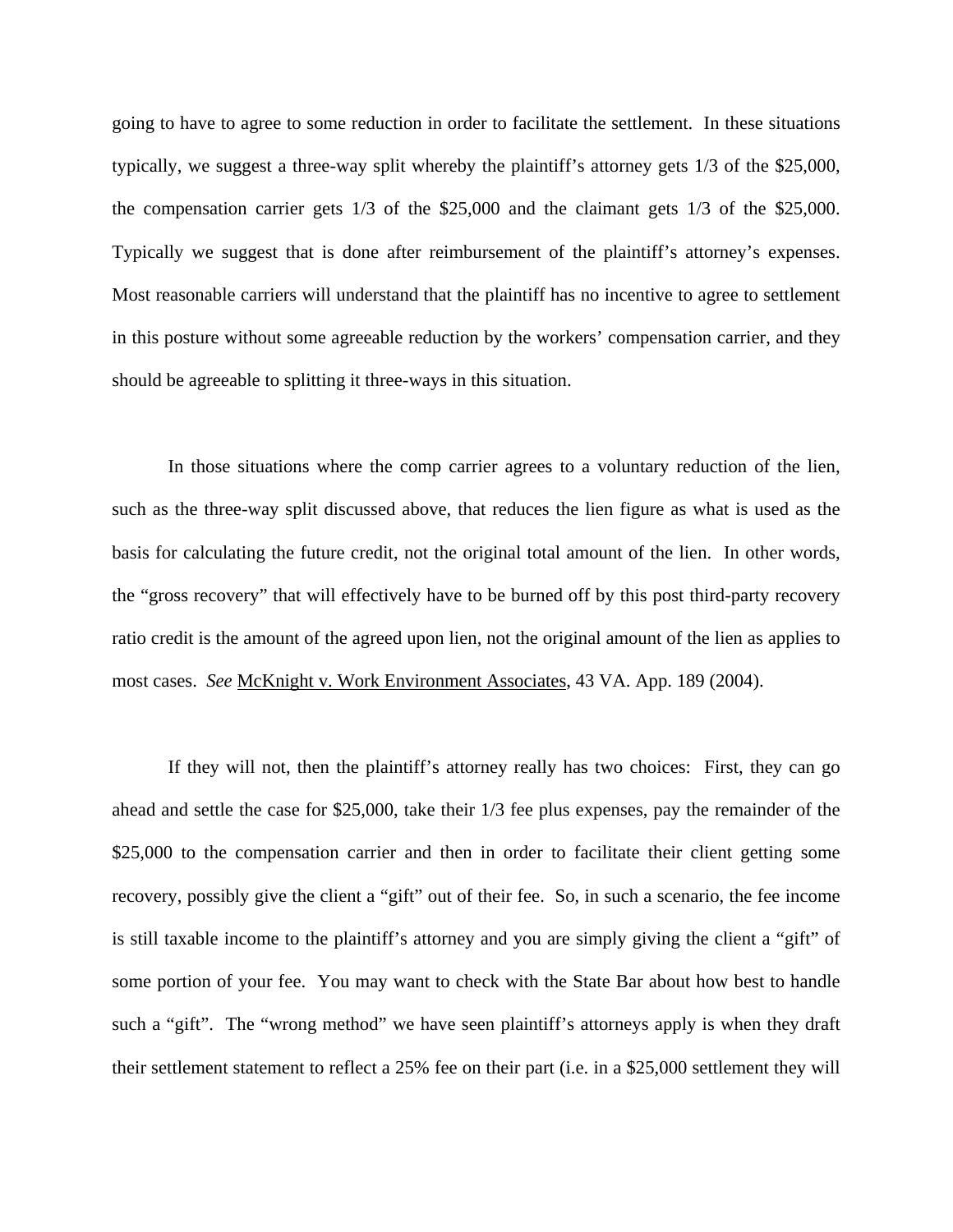pay the comp carrier \$16,666.66 and they will take 25% fee of \$6,250 and give the remainder to the client). Technically, this is not proper settlement of the workers' compensation lien under the statute. The carrier is entitled to the full lien in that scenario; their only reduction is for attorney's fees and costs. If you are reducing your fees then the workers' compensation carrier is entitled to the additional monies, not the client. The only way to get money to your client in this scenario is draft your settlement statement to reflect the full fee paid to you as taxable income and then give your client a gift. In addition, reducing your personal injury fee also reduces the post-third party recovery ratio. Remember to make sure your fee reduction does not reduce your client's future benefits to a smaller percentage (i.e. 25% of future lost wages instead of onethird).

 If the plaintiff's attorney can't do that, then the second method is to point out to the workers' compensation carrier that if your client is not going to receive any money, they have no incentive to agree to the settlement and the carrier will not be able to settle that case on their own. In those situations, simply send the carrier a copy of the statute of Virginia Code section 65.2-309, part C, which provides that "no compromise settlement shall be made by the employer in the exercise of such right of subrogation without the approval of the Commission and the injured employee or the personal representative or dependents of the deceased employee being first obtained". If they don't help ensure your client gets a portion of the personal injury proceeds, then tell them you are closing your file, and they will never receive any lien reimbursement because they can't settle the case without your client's permission. Of course, if there is personal UIM proceeds available, the workers' compensation lien does not attach to these proceeds and you may still be willing to settle the case.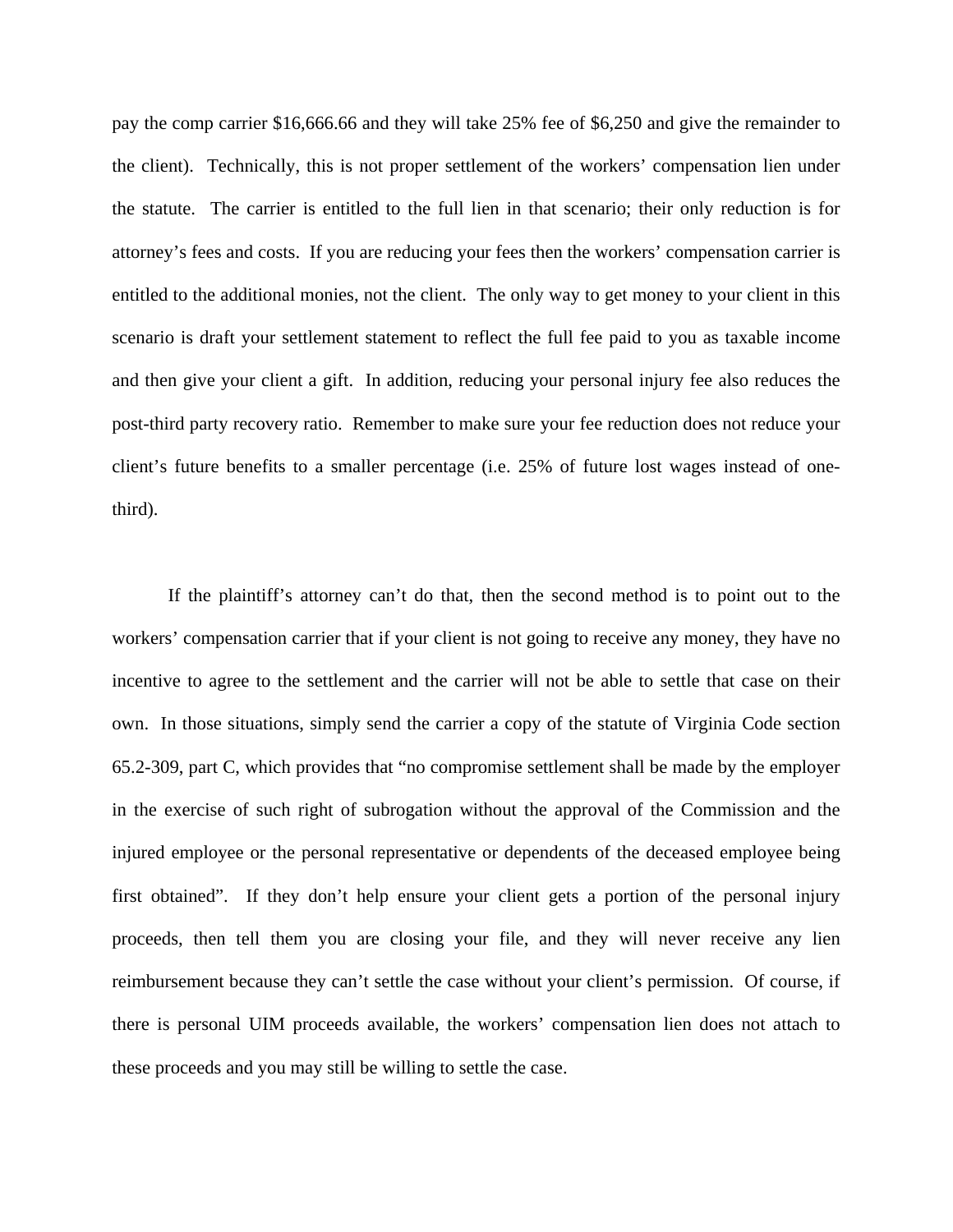The other complication that plaintiff's attorneys need to understand is that reduction of that lien is directly affected by the recovery of the personal injury case. If you are settling a personal injury claim for a \$1,000,000 and there is an outstanding \$300,000 lien, it may be next to impossible to get a full lien reduction. You may be able to get some lien reduction but not a full lien waiver. The basic value of a workers' compensation case for settlement purposes is predicated on the future lost wage benefits they may receive and their future medical needs. By its very nature, when the personal injury case is settled in our example for \$1,000,000, the post third party recovery ratio we had talked about will have to be established. This will effectively reduce the value of the claimant's future compensation case to 1/3 of its current value. If the claimant's future lost wages are worth \$150,000 and his future medical needs are worth \$75,000 prior to the personal injury case settling, after the third party personal injury case settles the carrier will essentially be paying only 1/3 of those benefits in the future and their wages are now only worth \$50,000 and the medical is only worth \$25,000. The carrier's total future exposure is only \$75,000 for settlement purposes. Given the uncertainties of what may happen in the future, settlement value may be only \$50,000. If there is already an outstanding lien of \$300,000 we may not be able to do much to reduce that lien.

 In contrast, if the third-party personal injury case is only going to settle for \$25,000 the "gross recovery" is going to be very low, or may be so small that there is no gross recovery at all. In that situation the future value of the workers' compensation claim is not affected by the sum of the personal injury case and the comp claim can be settled for full value. In that situation we are more likely to see that whatever the outstanding lien is, the comp carrier may agree to a full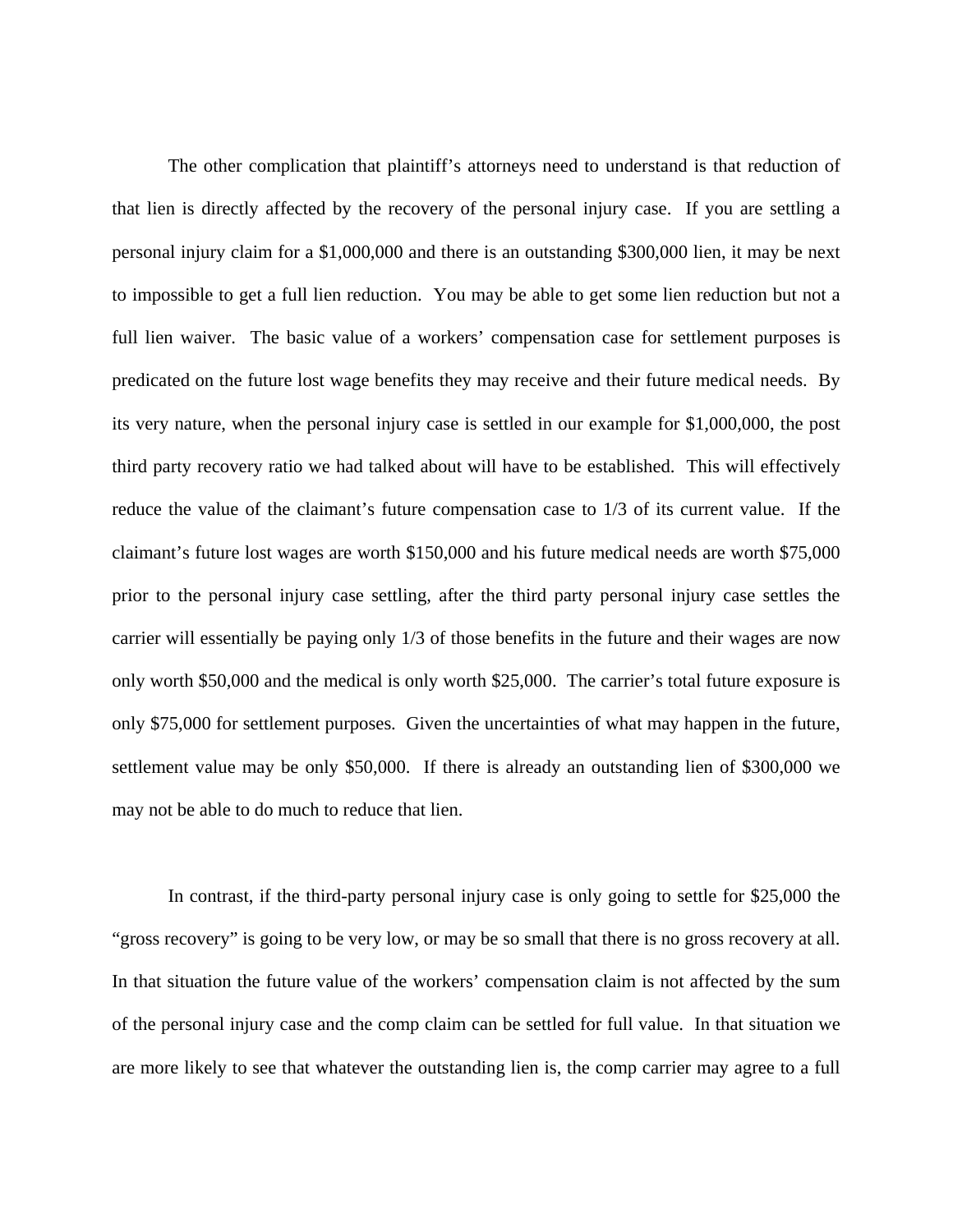waiver of that lien and settle the workers' compensation case simply because the settlement value of the workers' compensation case is not being reduced because there is no significant recovery in the third-party personal injury case.

 Hopefully, this discussion will impress upon the personal injury attorney the importance of the workers' compensation claim and the effect their personal injury claim could have on the workers' compensation case. Although you may not be representing the injured party in the workers' compensation claim, your actions in the third-party personal injury case can result in a stoppage or a reduction of the lost wage check and the medical benefits. A failure to warn the plaintiff of this or discuss this with them prior to settlement can easily result in a very dissatisfied client.

## **III. THINGS TO WATCH OUT FOR WITH THE WORKERS' COMPENSATION CARRIER'S LIEN**

 In every case you should ask for an itemized breakdown setting forth where this number was derived from. More often than not the itemized lien contains items which are not reimbursable to the workers' compensation carrier such as vocational medical case management fees, independent medical exam charges, administrative costs paid by the carrier on the workers' compensation claim, or has even attorney's fee paid to defense counsel defending the workers' compensation claim. The carrier is only entitled to reimbursement for charges for items "paid to or for the benefit of the injured worker," Va. Code §65.2-310.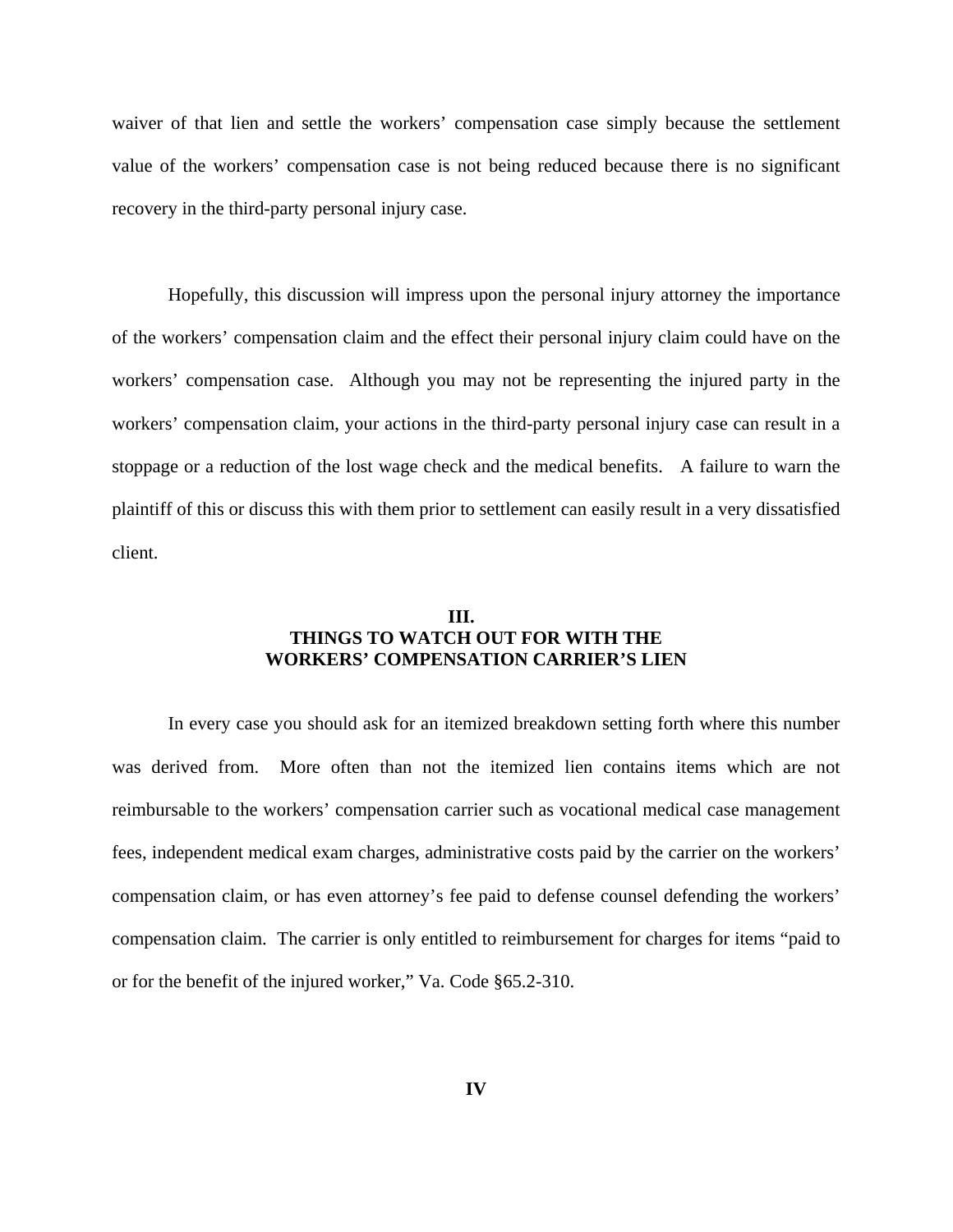## **IMPORTANT THINGS TO KNOW AND REMEMBER ABOUT SETTLEMENT OF WORKERS' COMPENSATION CLAIMS**

## **A. THE REQUIREMENT TO OBTAIN THE WORKERS' COMPENSATION CARRIER'S APPROVAL FOR SETTLEMENT**

 Most personal injury attorneys are aware that they cannot settle the personal injury case when there is a related workers' compensation case without the workers' compensation carrier's prior approval.<sup>8</sup> Some personal injury attorneys assume that as long as they pay back the workers' compensation lien this rule can be ignored. That is not correct. As discussed above, the workers' compensation lien extends not only to benefits they have paid in the past but benefits in the future. Failure to obtain the workers' compensation carrier's approval before settling the workers' compensation claim can jeopardize the workers' compensation case and result in a stoppage of any and all benefits (lost wage, medical, permanent partial disability benefits, etc.) $9$  In addition, although there are no cases on point, an agreement to arbitrate the personal injury case or an agreement to a high/low may also jeopardize the workers' compensation claim and should only be finalized after getting the workers' compensation carrier's prior approval.

 In addition, failure to seek the carrier's approval of the third-party personal injury case not only will effectively cut off any future workers' compensation benefits the claimant has by prejudicing the employer's right of subrogation, the plaintiff loses their chance to reduce the subrogation lien by a pro rata share of attorney's fees and costs. *See* Skelly v. Hertz Equipment Rental Corporation, 35 VA. App. 689 (2001) affirming the Opinion of the Worker's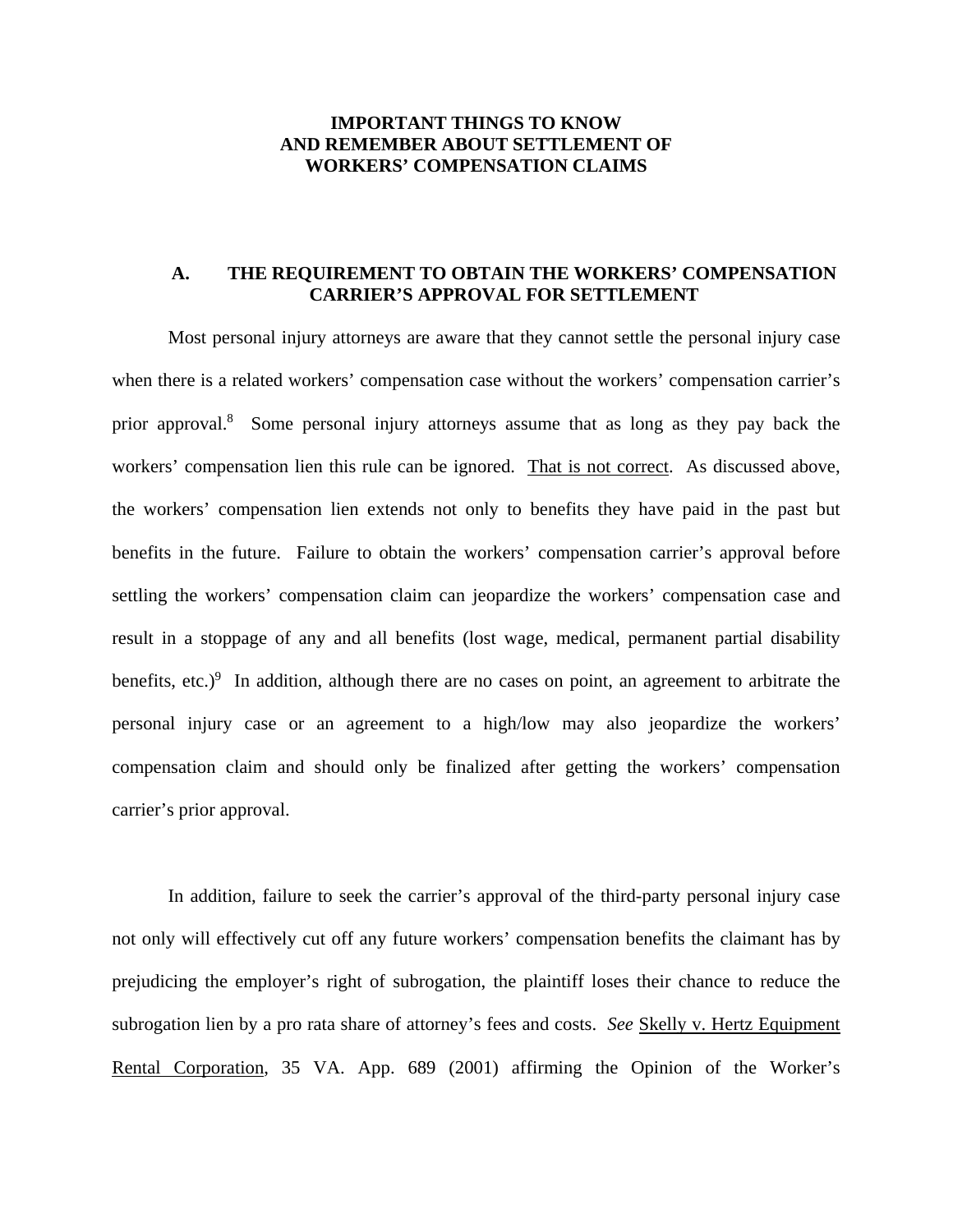Compensation Commission that the carrier was not responsible for "payment of attorney's fees and costs related to the settlement of the third-party tort claim" where the plaintiff settled the third-party tort claim without the carrier's permission or knowledge.

#### **B. STATUTORY SUBROGATION UNDER VA. CODE §65.2-309**

 Whenever an employee is injured at work and becomes entitled to workers' compensation benefits, any third-party case arising out of the accident is partially assigned to the employer by statute. Va. Code §65.2-309. In fact, the employer/carrier is entitled to file a thirdparty lawsuit in their own name or in the name of the injured worker to recover any workers' compensation benefits that they have paid. If they obtain recovery in excess of the lien, those amounts must be held for the benefit of the injured worker. Just as the injured worker cannot settle their third-party without the carrier's consent, the carrier cannot settle the third-party case without the injured worker's consent.

 Remember that under Va. Code §65.2-309.1, the subrogation right of the carrier applies to any motor vehicle policy carried by and at the expense of the employer. The only time the workers' compensation carrier is not entitled to a subrogation lien is for coverages carried by the plaintiff on their own personal vehicle's policy. For example, assume Charlie Claimant is driving a company vehicle within the scope of his employment when he is hit by an uninsured driver. The company vehicle had a \$25,000 policy, but Charlie's own personal policy was \$100.000. In that case, the workers' compensation lien would apply to the \$25,000 company vehicle policy, but there would be no lien against the additional \$75,000 of UIM coverage that Charlie had available.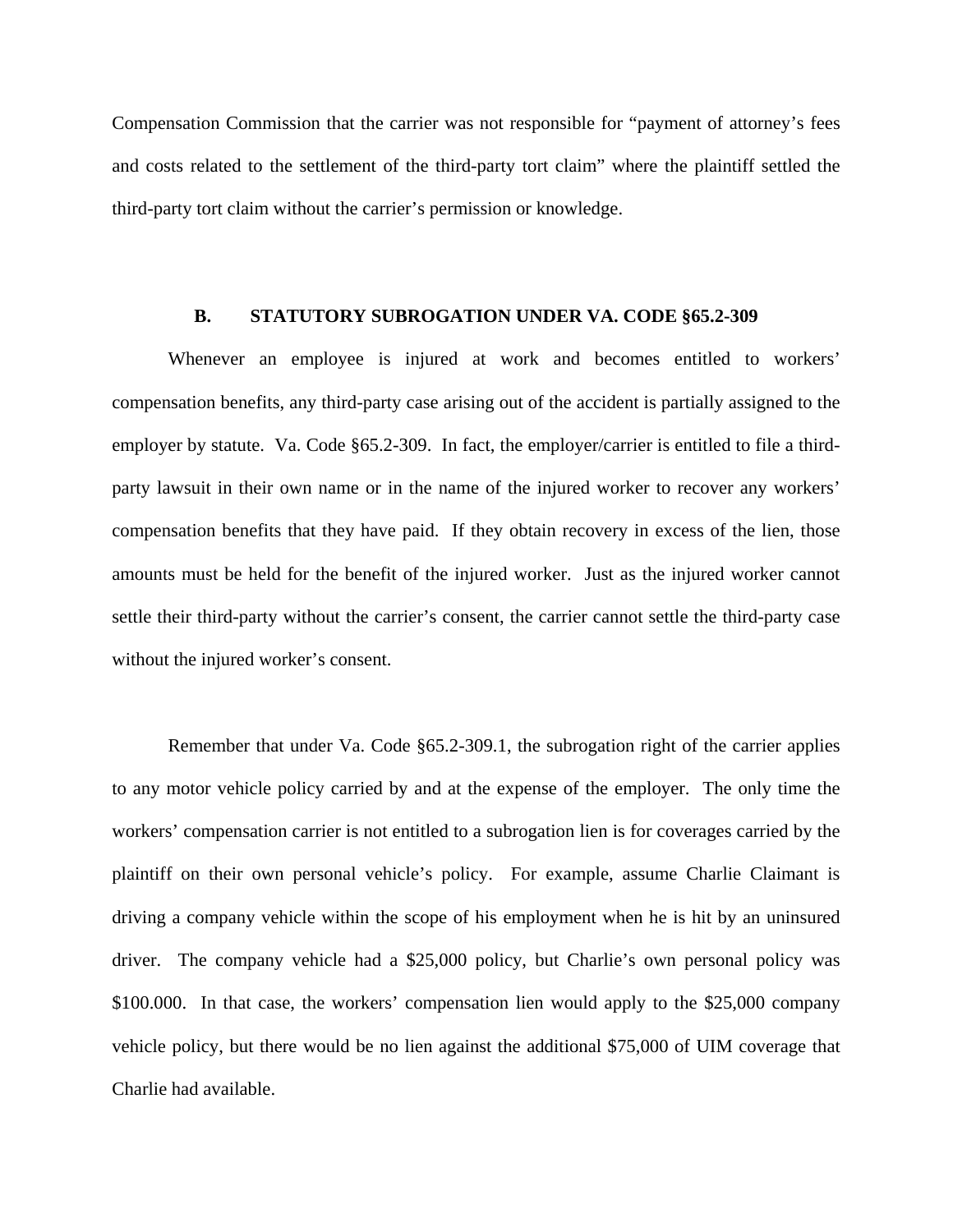Until several years ago the workers' compensation carrier could refuse to consent to settlement of the third-party case in an attempt to force a trial of the third-party case. The law has changed now that Va. Code §8.01-424.1 permits the injured worker to seek the approval of a Circuit Court of the settlement to avoid unnecessary trials without jeopardizing future workers' compensation benefits.

#### **iii. Attempts to Avoid Lien Payback**

 Over the years various attempts have been made by plaintiff's attorneys to avoid payback of the workers' compensation lien. The most successful one in recent memory was Yellow Freight Systems, Inc. v. Courtaulds Performance Films, Inc., et al., 226 Va. 57, 580 S.E. 2d 812 (2003), which held that because the workers' compensation carrier had not perfected the lien, they forfeited their subrogation lien against the third-party proceeds. This ruling arguably allowed claimants and injured workers to not pay back the workers' compensation lien and retain the full proceeds from their personal injury case. The potential down side was a loss of future compensation benefits and a potential civil claim against the claimant based on an equitable lien. This potential loop-hole for plaintiffs was closed by statutory amendment which became effective July 1, 2004. Va. Code §65.2-309 now requires that this lien must be protected. Under Va. Code §65.2-311B, if the employer is required to institute an action against any party to recovery some or all of its lien pursuant to Va. Code §65.2-309, the employer is not required to pay a pro-rata share of attorney fees and costs.

 An attempt was made previously by a creative plaintiff's attorney in court to avoid paying back all of the workers' compensation lien in a wrongful death case. *See* Liberty Mutual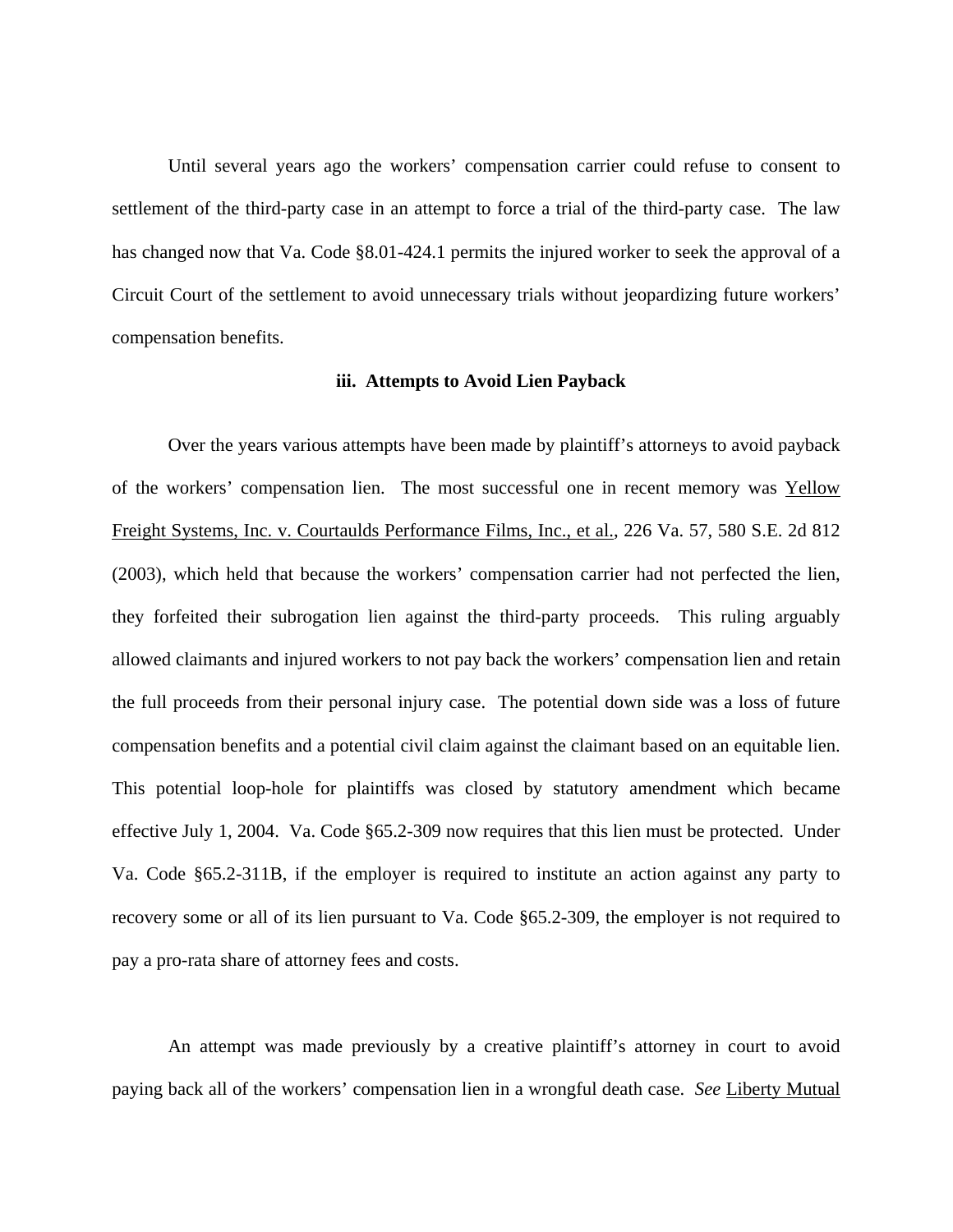Insurance Co v. Fisher, 263 VA 78, 557, S.E. 2d 209 (2002) holding that the carrier's right to subrogation is not restricted to reimbursement of benefits paid to an individual beneficiary of the wrongful death case. Essentially the Court held that even in a wrongful death case there is no statutory language that places a limitation on the employee's right of recovery of their statutory lien, meaning their lien is valid against all wrongful death proceeds, just like a regular personal injury case.

## **C. PROCEDURAL ISSUES AND WORKERS' COMPENSATION SETTLEMENTS**

#### **i. PETITIONS & ORDERS**

 Workers compensation settlements involve a Petition and Order being signed by both the injured worker and the employer/carrier. The Petition and Order are filed with the Commission for its approval. The Commission requires supporting medical records and an informational letter requesting approval of the settlement before the Commission will enter the Order approving the settlement. Typically the Commission will award the claimant's attorney a fee of 20% or less of the lump sum settlement. In a case where there is no cash paid on the workers' compensation claim, but a lien reduction was agreed to by the carrier, the claimant's attorney may be able to request a fee for a percentage of the lien reduction, to be paid out of the thirdparty proceeds.

 In addition many plaintiffs who are injured significantly may be on social security disability. Monthly social security disability benefits are reduced or offset by the amount of workers' compensation benefits. Often this off-set can be reduced or eliminated as part of the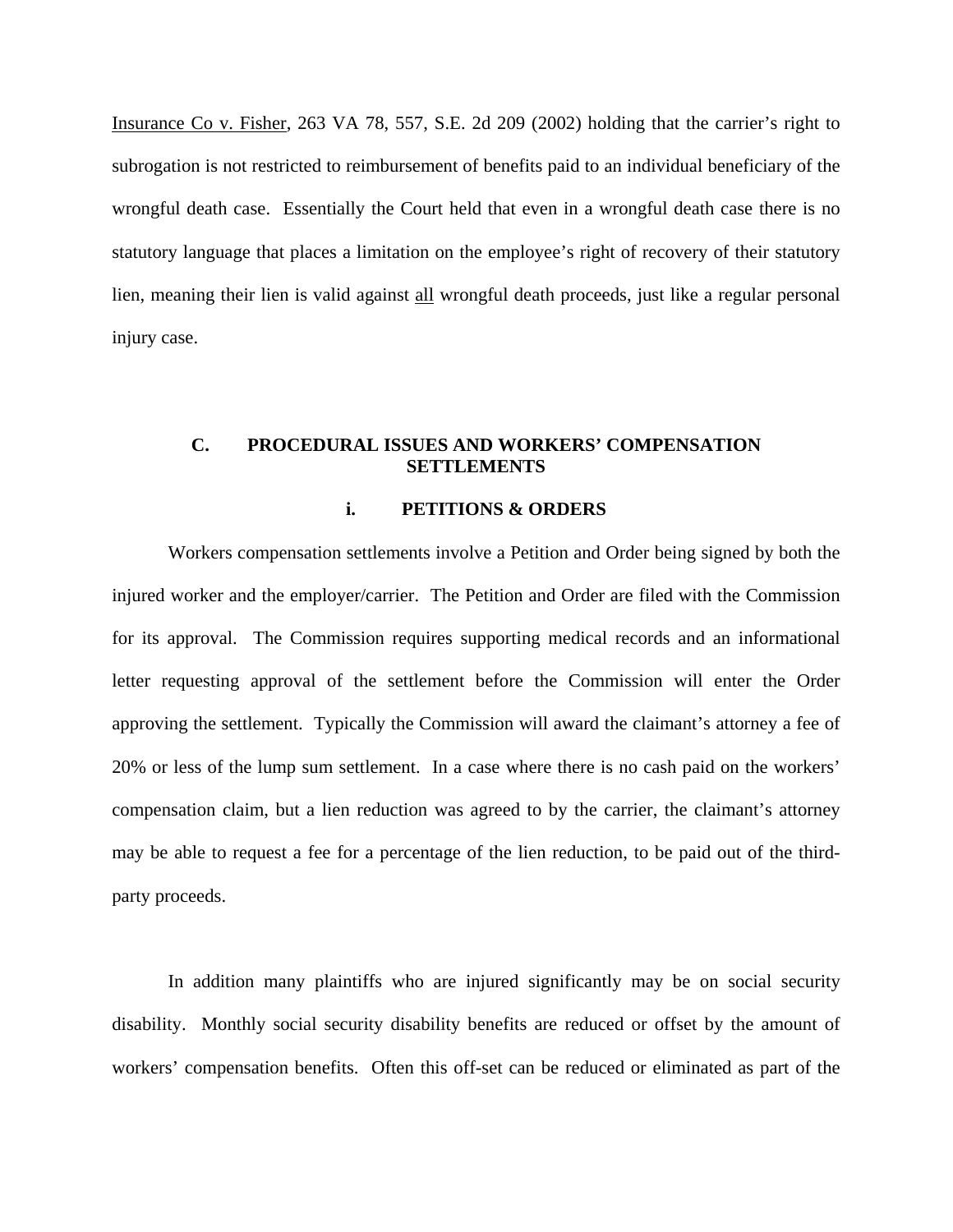settlement of the workers' compensation claim if the appropriate language is placed in the Order approved by the Commission. Without the appropriate language, the social security disability benefits might be drastically reduced or completely eliminated until a credit for the lump sum is exhausted.

#### **ii. MEDICARE APPROVAL**

 One of the toughest issues facing many attorneys and injured workers is the need for Medicare approval of some workers' compensation cases. Medicare has set out guidelines as to when the Center for Medicare Services (CMS) should approve an amount to be set aside out of the workers' compensation settlement money. (CMS July 23, 2001 Memo)<sup>10</sup> The discussion below pertains only to Medicare and workers' compensation settlements. The below Medicare set-aside guideline and suggestions do not apply to a settlement of a personal injury case with no workers' compensation component.

 The basic guidelines suggest if the injured worker is currently Medicare eligible and the claimant is settling for more than \$25,000, Medicare has an interest which needs to be protected. In that event, it is normally advisable to have the settlement approved and a set-aside established by the Center for Medicare Services prior to approval of the settlement by the Virginia Workers' Compensation Commission. In addition, if the claimant is currently not Medicare eligible but they have an expectation of being declared Medicare eligible within the next 30 months and the settlement is more than \$250,000, then Medicare has an interest to be protected.<sup>11</sup> In that case, it is advisable to have the settlement reviewed and a set-aside established by the Center for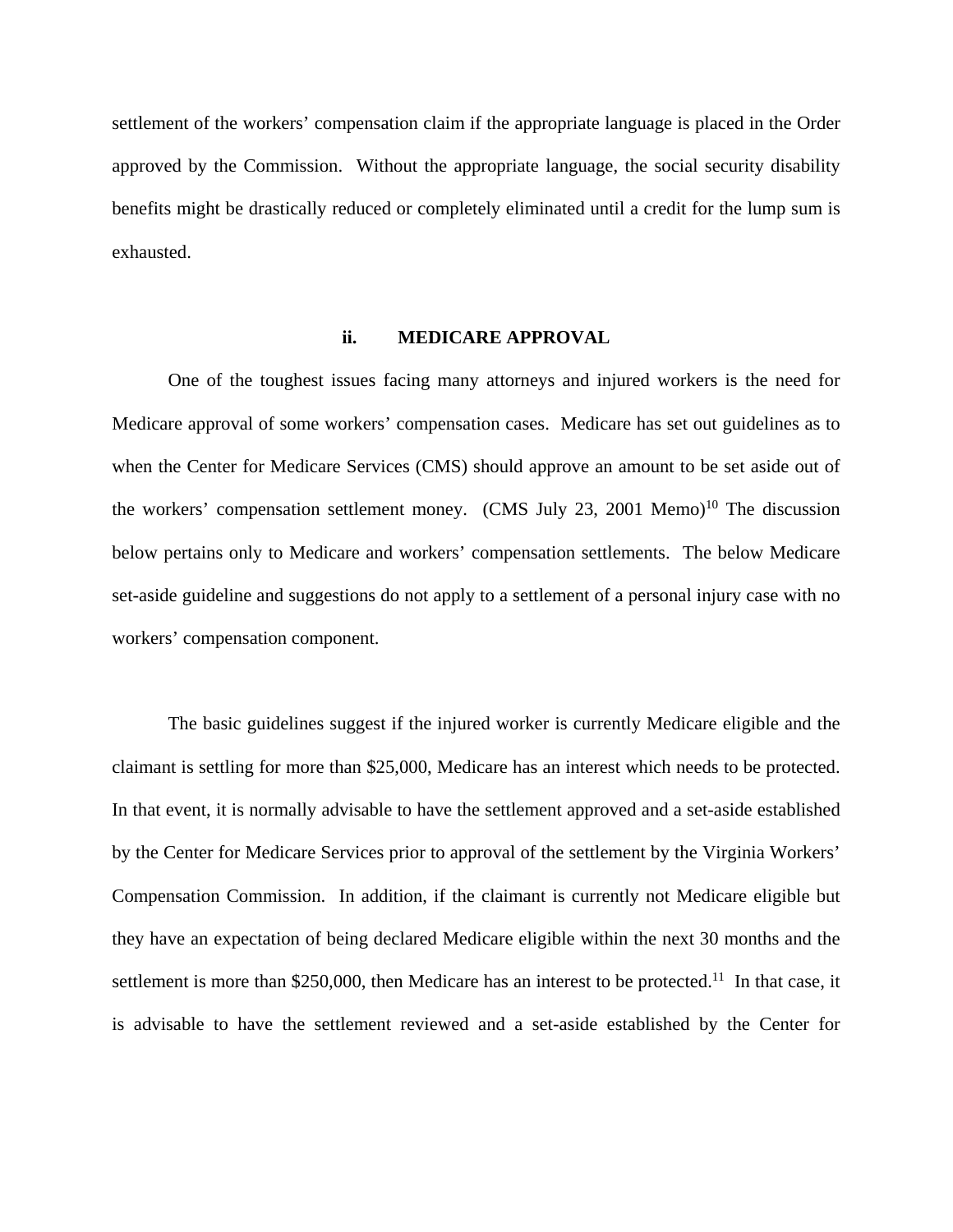Medicare Services prior to approval of the workers' compensation settlement by the Virginia Workers' Compensation Commission.

 With regard to the above mentioned categories, CMS will review and approve a Medicare set-aside amount if requested by the parties. Such review is not required but it is highly advisable because it gives the parties a definite number that Medicare feels needs to be set-aside. The important point to remember is these are **workload thresholds**, meaning these are the levels in which CMS will review a proposed Medicare set-aside arrangement. That does not mean these are thresholds for whether a Medicare set-aside arrangement needs to be considered by the parties.

 Most settlements in workers' compensation cases fall below these thresholds. Many workers' compensation clients are not currently Medicare eligible but have a reasonable expectation of becoming Medicare eligible within the next thirty months. Typically those are people who have applied for Social Security Disability, have been turned down and are in the process of appealing. In addition it also applies to people who are 62 ½ years of age whether they have applied for social security disability or not, or anyone over the age of 65 who is already Medicare eligible. For these persons who are settling their case for less than \$250,000 but have "reasonable expectation of qualifying for Medicare" in the next thirty months, they still may need to do a MSA but it cannot be reviewed and approved by CMS.

 All of these Medicare/MSA issues become relevant to your personal injury case when as a condition of reducing or waiving their lien against the third party personal injury case, the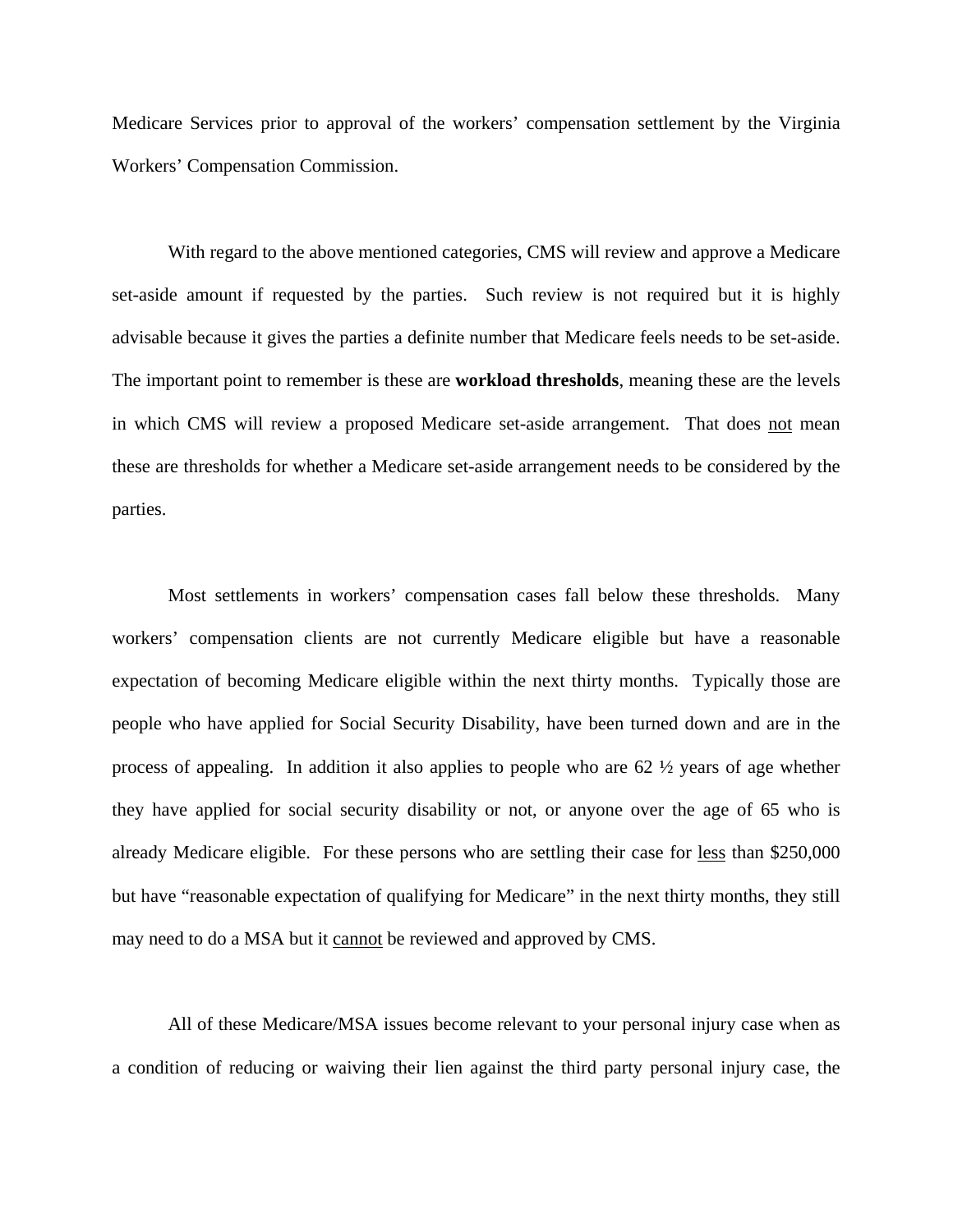carrier requires that the workers' compensation case be closed. In such a situation, a Petition and Order will need to be submitted to the Workers' Compensation Commission as discussed above and a Medicare set-aside arrangement may need to be considered in order for that case to settle. Even though no money may be received by your client as a result of the workers' compensation case settling, that settlement still has to be approved by the Workers' Compensation Commission. The Commission has specifically stated that their settlement department, who is responsible for reviewing and approving all workers ' compensation settlements in Virginia, will require that some discussion of a Medicare set-aside account be discussed in every settlement. This is a new policy as of January 1, 2011. Up to this point it does not appear that the Commission is requiring that a Medicare set-aside account be set up in every settlement. If no Medicare set-aside is created, the reasons and rationale for not setting one up must be addressed in the settlement letter that is submitted to the Commission for approval of a settlement. In any event, if you are settling a personal injury case and as a part of that settlement, a workers' compensation case is going to be settled and your client meets these basic work thresholds of the Center of Medicare Services, a Medicare set-aside account will be insisted upon by the carrier. In addition, if you meet the work thresholds for CMS, the workers' compensation insurance company is typically going forward to have that MSA approved by CMS prior to the workers' compensation case settling (i.e. being approved by the Workers' Compensation Commission).

 What does that mean for the personal injury attorney? That means several things. One, it means you are going to be holding money in escrow for a long time while the CMS approval process is completed. CMS currently indicates that they can approve a settlement within four to five months of submission by the parties. Our experience is that it rarely, if ever, happens that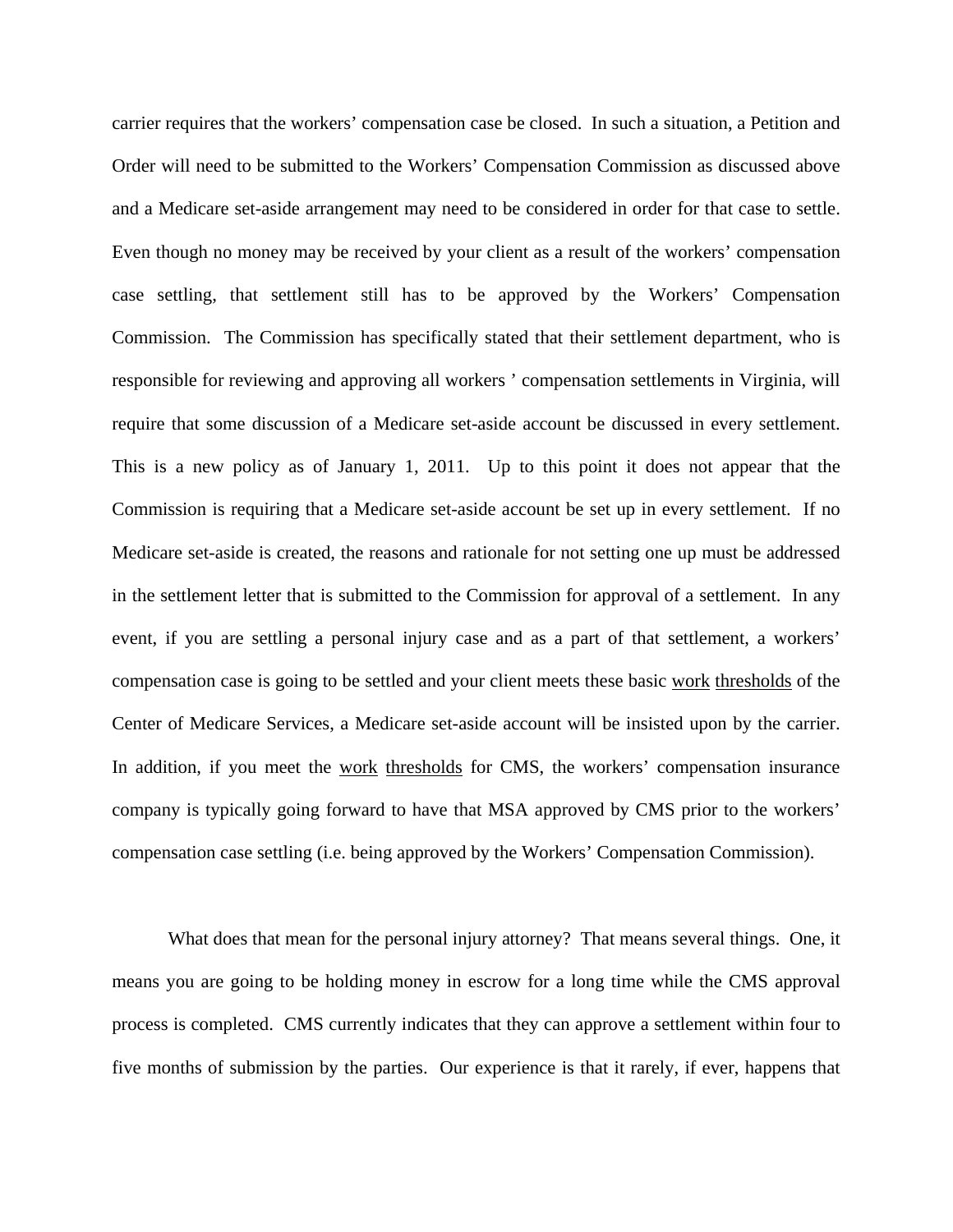quickly. Once they approve the proposed MSA amount, then the settlement will need to be forwarded to the Workers' Compensation Commission which can take another four to eight weeks to approve your settlement. Only once all of that has completed then can the workers' compensation carrier's lien be paid out and the claimant's file closed for good.

 In every case where a Medicare set-aside is going to need to be prepared and approved by CMS, the Virginia Workers' Compensation Commission will have to approve the settlement as well. Normally the carrier and the injured worker draft a Petition and Order for approval by the Virginia Workers' Compensation Commission. In that Order, the parties propose an amount out of the workers' compensation settlement which will be set aside in a separate account to be used for the payment of future medical expenses incurred by the injured worker for his work injuries. CMS may approve or revise this self-administered set-aside amount.

 In the last several years these settlements have been handled two ways: One, the parties get an MSA prepared and then they agree to go ahead and send the settlement to the Workers' Compensation Commission for approval with the carrier agreeing in the Order that if CMS requires any additional sums to be placed in a set-aside amount that the carrier will fund that additional money. Because of the inclusion of prescriptions in the Medicare set-aside account, carriers have been reluctant to undergo this procedure. They now prefer the method of sending it in to CMS first to have CMS confirm the amount of the set-aside and then the client deciding, depending on what the CMS set-aside amount is, whether they wish to go forward with the settlement or not. If they do, then it is submitted to the Commission and it takes four to eight weeks for approval.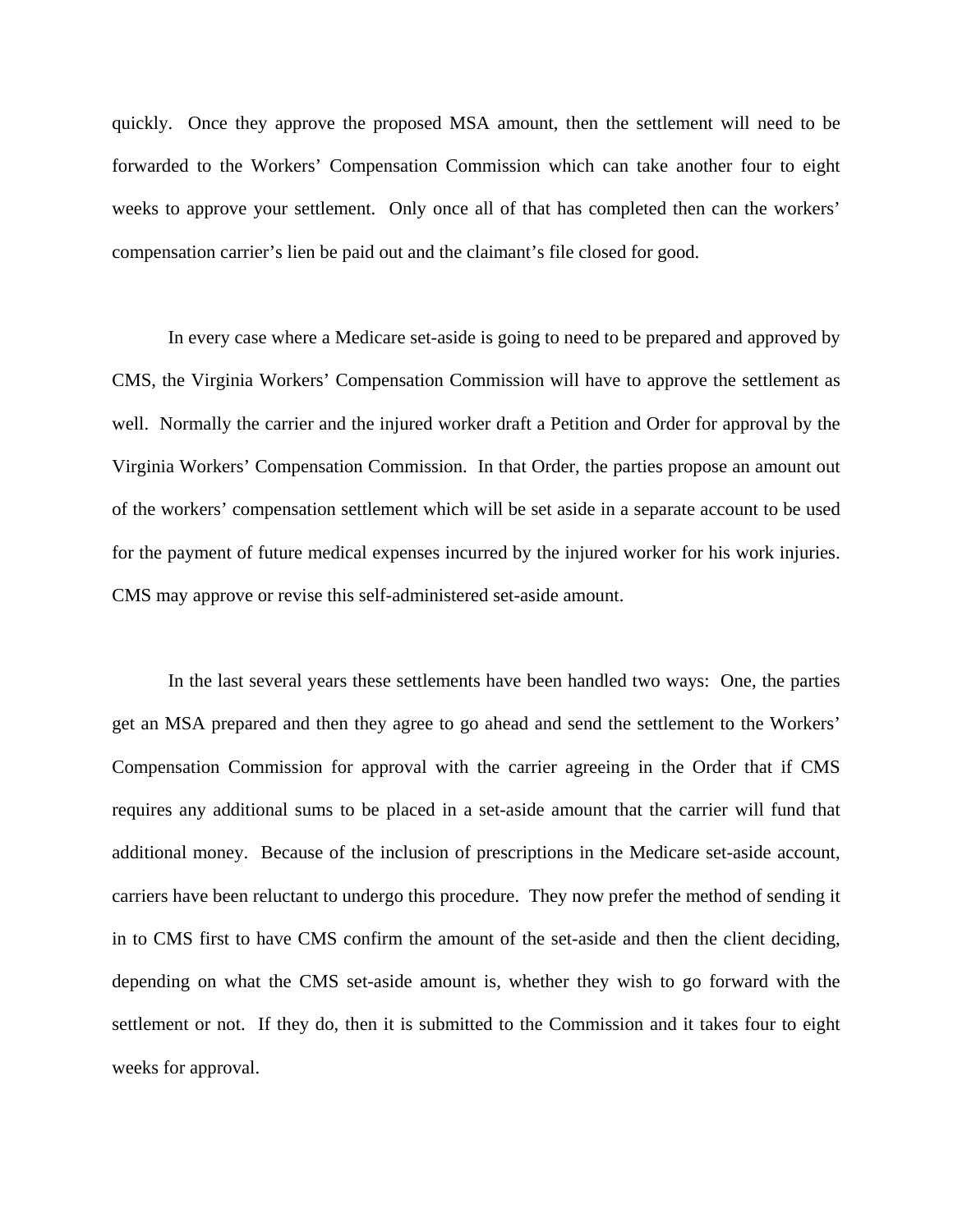Obviously the amount of the set-aside account can have implications for the client in terms of whether the settlement makes sense or not. If they are getting a lien waiver of \$30,000 in exchange for closing the comp case, that's an additional \$30,000 they will receive from the personal injury proceeds. But if the Medicare set-aside account, as determined by CMS, comes back at \$40,000 they now have to take \$40,000 out of their personal injury proceeds in exchange for closing their comp case. That may not make any sense in that situation. If you have already settled the personal injury case and the client has the understanding that there is going to be additional money coming to them as a result of the workers' compensation lien waiver, that may not hold true depending on what the MSA number determined by CMS ends up being. Even if the case does not meet the CMS work thresholds, the parties will still need to consider Medicare's interest. This will mean a Medicare set-aside number will need to be agreed upon and the funding for that Medicare set-aside will typically come out of the personal injury proceeds.

 As you can see, in any case where there's a workers' compensation lien reduction or waiver being involved, particularly if there's a Medicare set-aside amount that needs to be considered, it is going to delay the settlement for a number of months and could significantly jeopardize and complicate the settlement of both the personal injury case and the workers' compensation claim.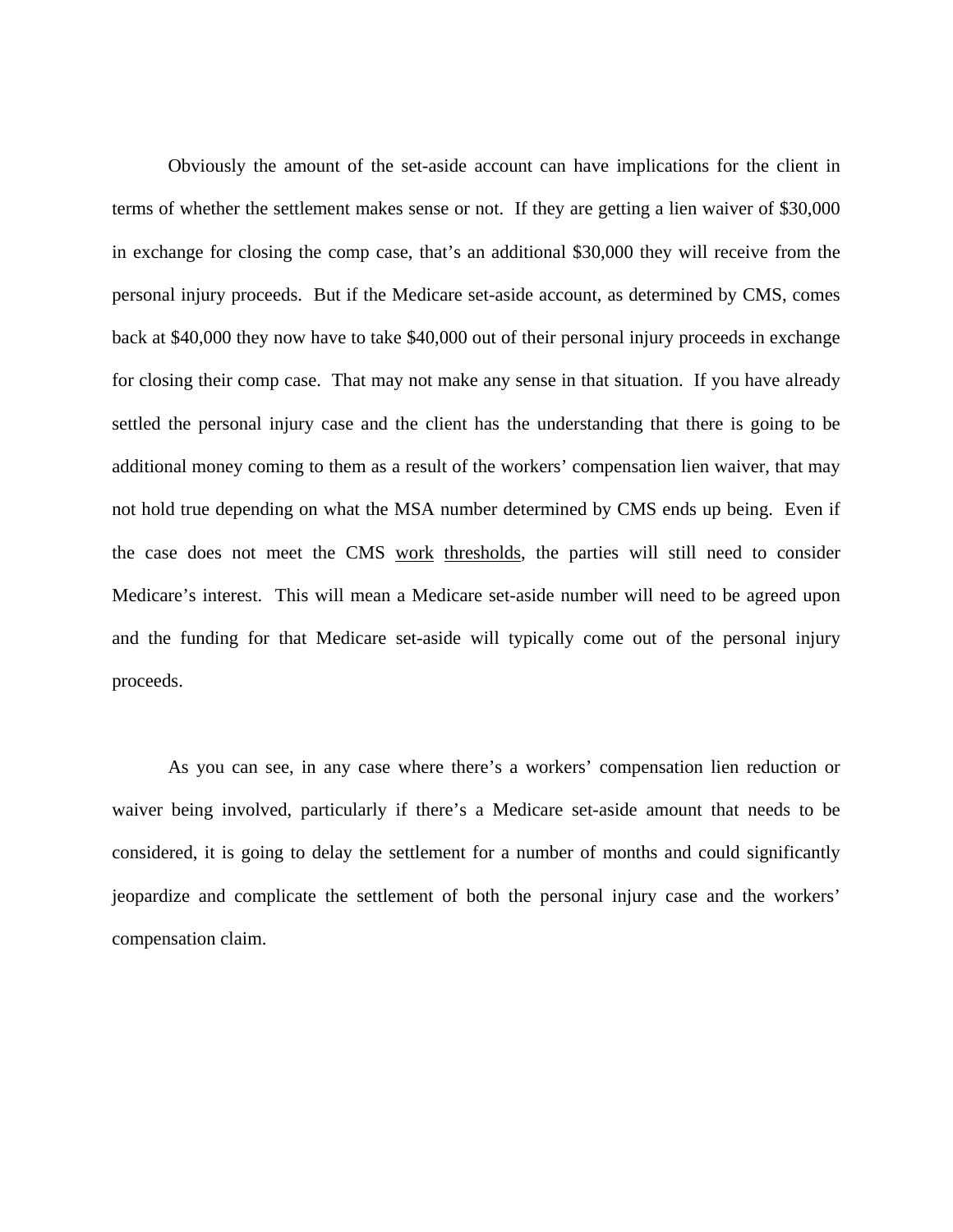# **X CONCLUSION**

 As you can see from the above discussion, the interaction between workers' compensation and personal injury cases is complicated and filled with pitfalls. The personal injury attorney would be wise to set up a standard procedure for advising their clients of their rights, and the issues discussed above. Any personal injury attorney who deals with a combined workers' compensation / personal injury case needs to either be very careful with these issues or have the name of a competent workers' compensation expert available to call upon to advise and discuss these issues when they arise.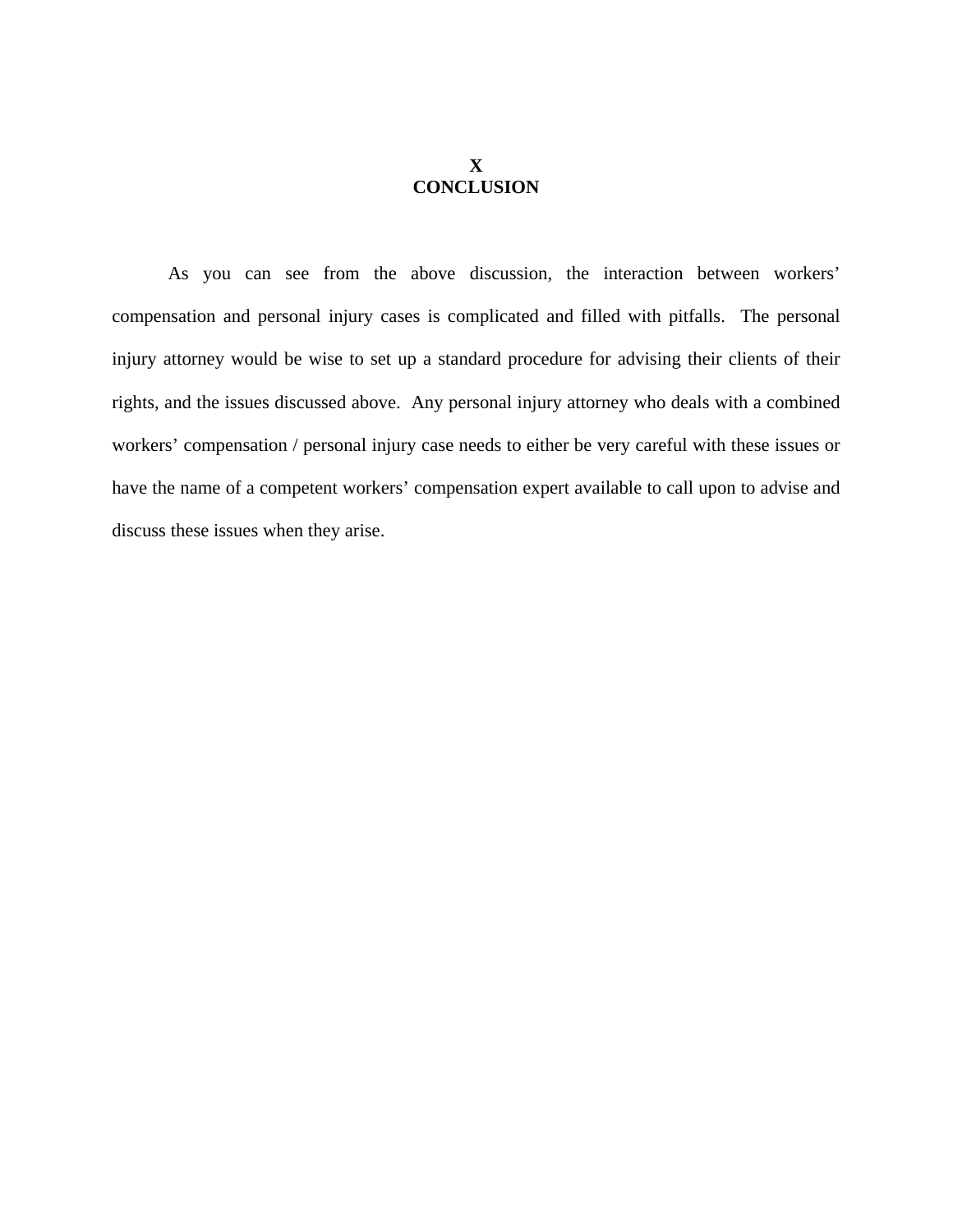#### **Endnotes**

 $2$  (Va. Code §65.2-311)

3 (Va. Code §65.2-313)

4 (Va. Code §65.2-317)

<sup>5</sup> Lance v. School for Contemporary Education 74 O.W.C. 106 (1995); (Many times the order can provide that the reduced checks continue on a weekly basis so the claimant does not have to wait to be paid quarterly.)

<sup>6</sup> Eshbal v. Boston Coach, Corp., 75 O.W.C. 147 (1996)

7 Kern v. Logistic Express, Inc. 74 V.W.C. 106 (1995)

8 See Overhead Door Company of Norfolk v. Lewis, 29 Va. App. 52, 509 S.E. 2d 535 (1999).

 $9$  Barnes v. Wise Fashions 16 Va. App. 108 (1993)

<sup>10</sup> For further information see CMS website at www.cms.hhs.gov/WorkersCompAgencyServices/

 $11$  Note that these are CMS's suggested thresholds for when CMS approval should be sought. Theoretically, Medicare's interest still needs to be considered even if the "threshold" for CMS review is not met.

<sup>&</sup>lt;sup>1</sup> See What You Might Need to Know About Workers' Compensation Even If You're Not Going To Be An Expert In The Area, VTLA The Journal, Spring 2004, authored by Andy J. Reinhardt and Stephen T. Harper.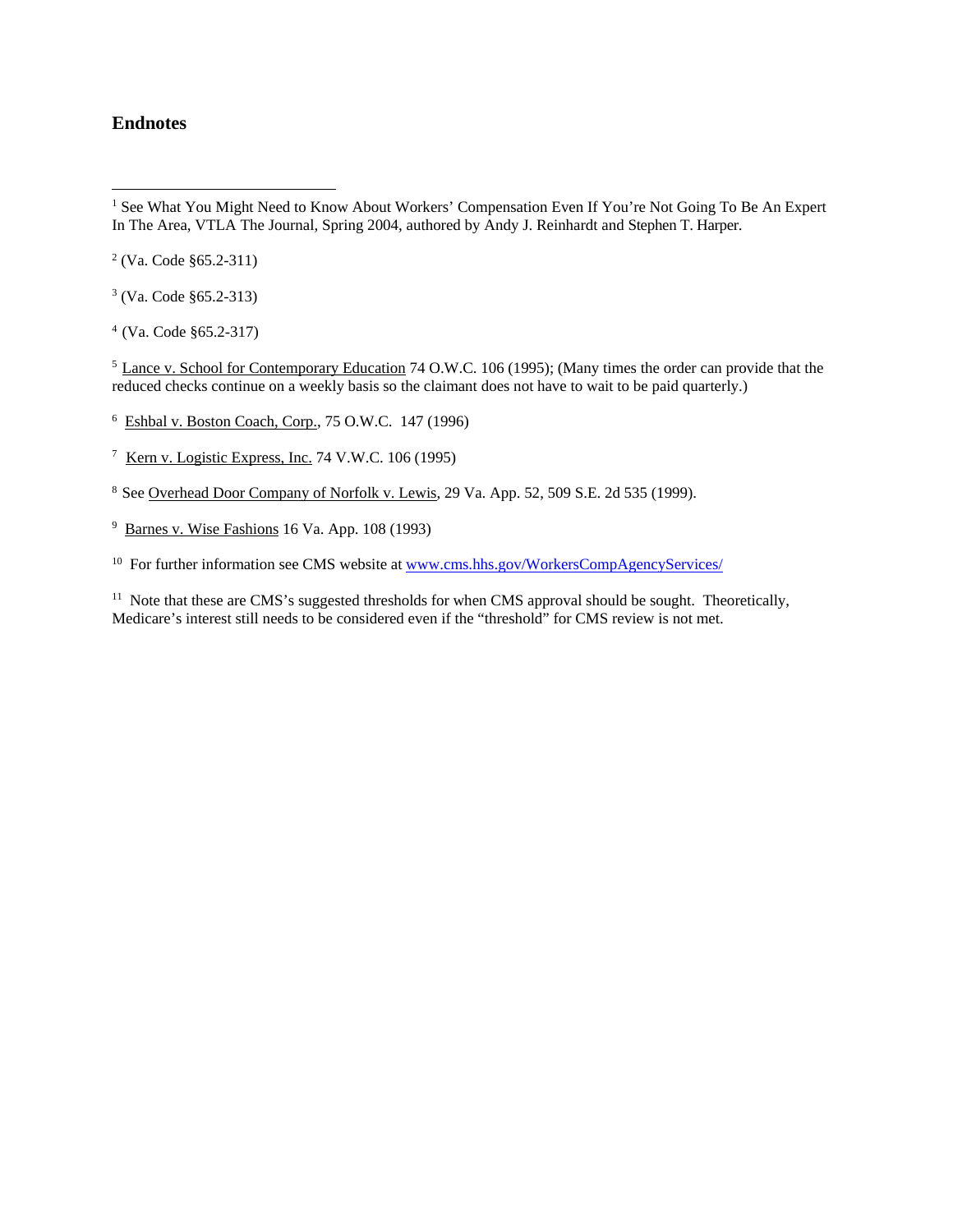# **Sample Calculations of Settlement of the Third Party Case With Workers' Compensation Lien**

# **A. SETTLEMENT TERMS:**

 $\overline{a}$ 

| Settlement            | \$150,000 |                                          |
|-----------------------|-----------|------------------------------------------|
| Lien before reduction | \$75,000  |                                          |
| Atty Fee & Expenses   | \$52,500  | $($50,000$ Attorney Fee + \$2,500 Costs) |

## **B. RESUMPTION AMOUNT:**

| Amount Spent By Claimant Before Comp. Resume = Gross Recovery – Carrier Lien |     |                      |  |
|------------------------------------------------------------------------------|-----|----------------------|--|
| \$75,000                                                                     | $=$ | $$150,000 - $75,000$ |  |

# **C. CARRIER'S SHARE OF ATTORNEY FEE/COST:**

| % of Fees Owed by Carrier<br>at Time of Recovery                              |           | Total Attorney Fee $+$ Cost<br><b>Gross Recovery</b> |  |
|-------------------------------------------------------------------------------|-----------|------------------------------------------------------|--|
| 35%                                                                           | $=$       | <u>52,500</u><br>150,000                             |  |
| Amount of Fees and Expenses Paid<br>By Carrier at Time of Recovery            | $=$       | % of Fees and Expenses x Lien                        |  |
| \$26,250                                                                      | $=$       | 35% x \$75,000                                       |  |
| D.<br><b>FINAL SETTLEMENT STATEMENT:</b><br><b>Total Third Party Recovery</b> | \$150,000 |                                                      |  |
| Minus Attorney Fee and<br>Expenses                                            | \$52,500  |                                                      |  |
| Minus Reduced Workers'<br>Compensation Lien (after 35%)                       |           |                                                      |  |

| deduction)             | \$48,750 |
|------------------------|----------|
| Net Recovery to Client | \$48,750 |

# **E. AMOUNT OF SUBSEQUENT REIMBURSEMENT TO CLAIMANT:**

Claimant pays a medical bill of \$1,000.00 and seeks reimbursement of share of attorney fees/cost

| Reimbursement Amount | $\equiv$ | % of Fees x Additional Medical or Compensation |
|----------------------|----------|------------------------------------------------|
| \$350.               |          | 35% x 1,000                                    |